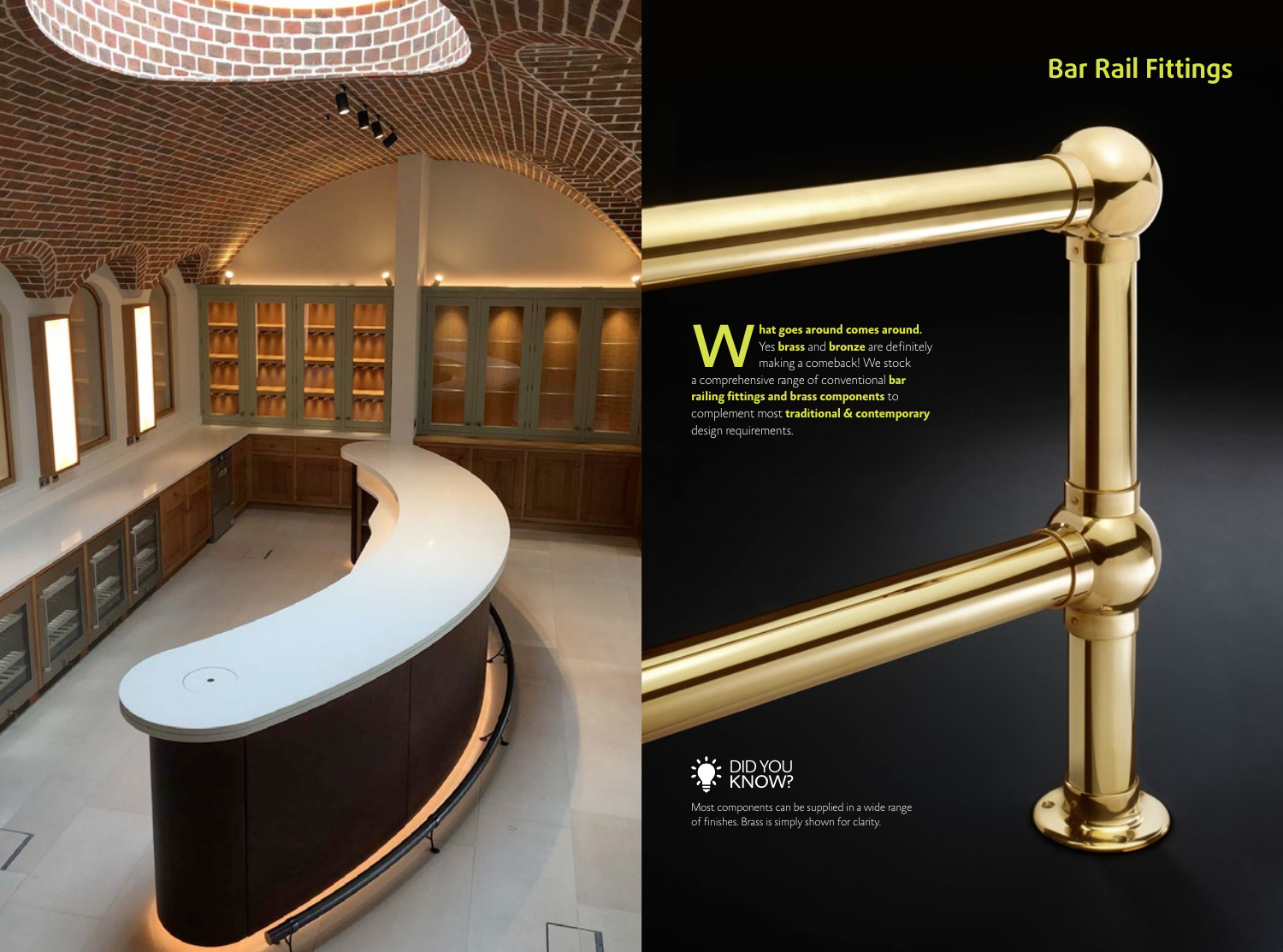



















| <b>CODE</b>     | Ø   | <b>FINISH</b> |  |
|-----------------|-----|---------------|--|
| 349 332 381 381 | 381 | <b>Brass</b>  |  |
| 349 332 501 501 | 508 | <b>Brass</b>  |  |

#### **Extra Ball End Post**

| <b>CODE</b>     | Ø    | <b>FINISH</b> |
|-----------------|------|---------------|
| 350.332.381.381 | 381  | <b>Brass</b>  |
| 350.332.501.501 | 50.8 | Brass         |

#### **Combination Bracket**

| <b>CODE</b>     | Ø    | <b>FINISH</b> |
|-----------------|------|---------------|
| 313 332 381 381 | 381  | <b>Brass</b>  |
| 313 332 501 501 | 50.8 | <b>Brass</b>  |

## Side Stem Bracket

| CODE                    | Ø   | <b>FINISH</b> |
|-------------------------|-----|---------------|
| <b>308</b> .332.501.501 | 508 | <b>Brass</b>  |

|            | <b>CODE</b>                  | Ø    | <b>FINISH</b> |  |
|------------|------------------------------|------|---------------|--|
|            | 308.332.501.501              | 50.8 | <b>Brass</b>  |  |
| quick code | <b>Angle Stem Bracket</b>    |      |               |  |
|            | <b>CODE</b>                  | Ø    | <b>FINISH</b> |  |
|            | 309.332.501.501              | 50.8 | <b>Brass</b>  |  |
|            |                              |      |               |  |
| uick code  | <b>Custom Length Bracket</b> |      |               |  |

| <b>CODE</b>                                               | Ø   | <b>FINISH</b> |
|-----------------------------------------------------------|-----|---------------|
| 310.332.381.381                                           | 381 | <b>Brass</b>  |
| 310.332.501.501                                           | 508 | <b>Brass</b>  |
| Please state required centre line dimension when ordering |     |               |



402

346

#### **Custom Length 90° Bracket**

| <b>CODE</b>                                                | Ø   | <b>FINISH</b> |
|------------------------------------------------------------|-----|---------------|
| 311.332.381.381                                            | 381 | <b>Brass</b>  |
| 311.332.501.501                                            | 508 | Brass         |
| Please state required centre line dimensions when ordering |     |               |

#### Hand Rail Bracket

| <b>CODE</b>     | Ø     | <b>FINISH</b> |
|-----------------|-------|---------------|
| 346.332,000,000 | Flat. | <b>Brass</b>  |
| 346 332 000 381 | 381   | <b>Brass</b>  |
| 346.332.000.501 | 508   | <b>Brass</b>  |

#### quick code **Ring Handrail Bracket**

| <b>CODE</b>     | Ø    | <b>FINISH</b> |  |
|-----------------|------|---------------|--|
| 402 332 381 381 | 381  | <b>Brass</b>  |  |
| 402.332.501.501 | 50.8 | <b>Brass</b>  |  |

## White Glove Service

We offer a full in-house balustrade fabrication and assembly service! See page 139 for more detail.

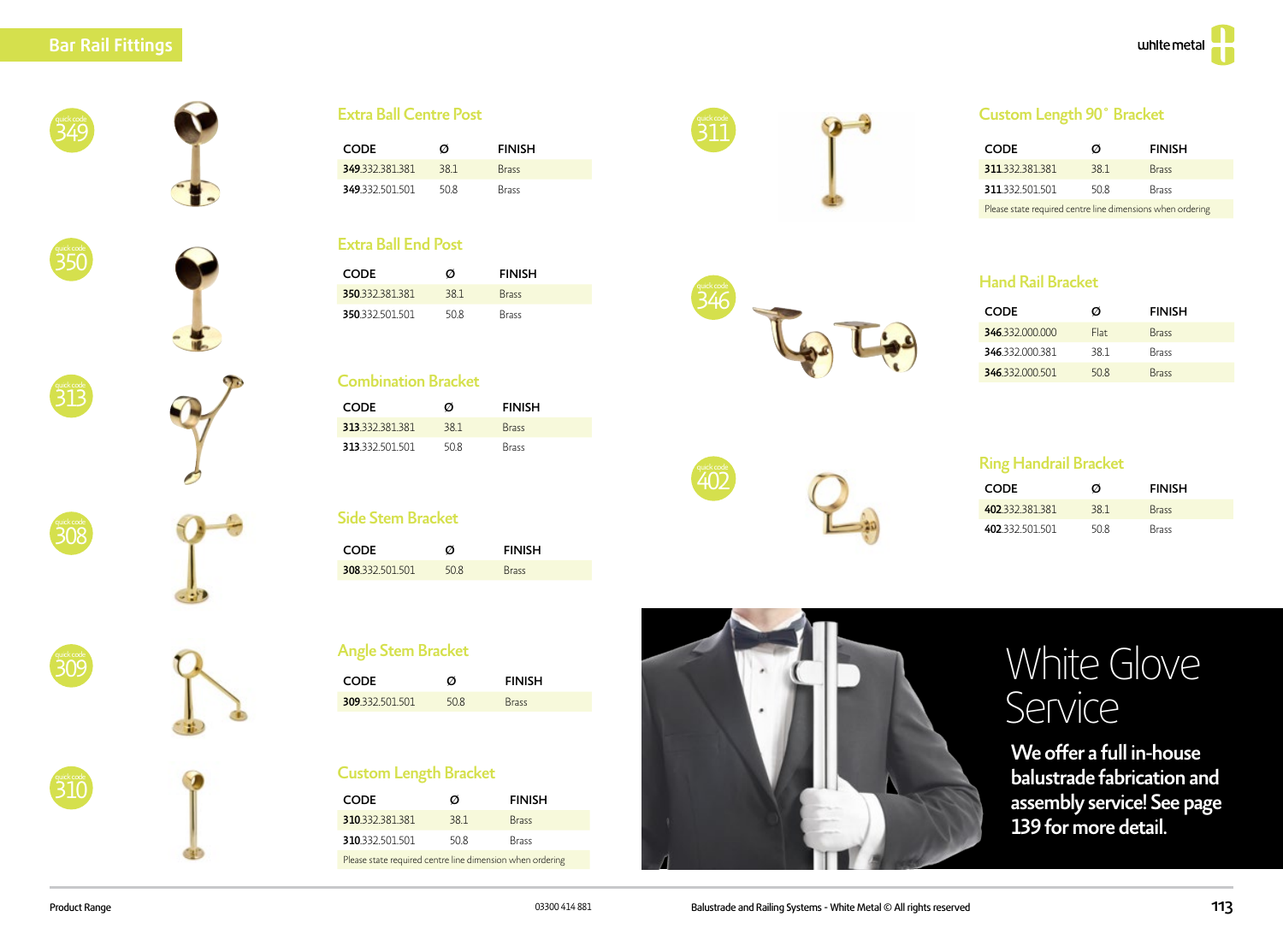#### **Bar Rail Fittings**









**Ball Centre Post** 

#### **Ball End Post**

| <b>CODE</b>     | Ø    | <b>FINISH</b> |
|-----------------|------|---------------|
| 354.332.381.381 | 381  | <b>Brass</b>  |
| 354.332.501.501 | 50.8 | <b>Brass</b>  |





#### **Flat Top Centre Post**

| <b>CODE</b>     | Ø    | <b>FINISH</b> |
|-----------------|------|---------------|
| 355.332.504.504 | 50.8 | <b>Brass</b>  |



╕

quick code







|  | <b>Flat Top End Post</b> |
|--|--------------------------|
|  |                          |
|  |                          |

| CODE                    | Ø   | <b>FINISH</b> |
|-------------------------|-----|---------------|
| <b>356</b> .332.504.504 | 508 | <b>Brass</b>  |

#### 90° Flush Elbow

| CODE                             | Ø                | <b>FINISH</b>          |  |
|----------------------------------|------------------|------------------------|--|
| 331 332 254 254                  | $754 \times 127$ | <b>Brass</b>           |  |
| 331 261 251 251                  | $754 \times 15$  | <b>Satin Stainless</b> |  |
| 331 262 251 251                  | $754 \times 15$  | Mirror Stainless       |  |
| 331 332 384 384                  | $381 \times 127$ | <b>Brass</b>           |  |
| 331.261.381.381                  | $381 \times 15$  | <b>Satin Stainless</b> |  |
| 331 262 381 381                  | $381 \times 15$  | Mirror Stainless       |  |
| 331.232.504.504                  | $508 \times 127$ | <b>Brass</b>           |  |
| *Also see page 28 for more sizes |                  |                        |  |



quick code

quick code

382









#### 90° Curved Elbow

| <b>CODE</b>                      | Ø                  | <b>FINISH</b>          |  |
|----------------------------------|--------------------|------------------------|--|
| 332.332.384.384                  | $38.1 \times 1.27$ | <b>Brass</b>           |  |
| 332.261.381.381                  | $38.1 \times 1.5$  | <b>Satin Stainless</b> |  |
| 332.262.381.381                  | $381 \times 15$    | Mirror Stainless       |  |
| 332.232.504.504                  | $50.8 \times 1.27$ | <b>Brass</b>           |  |
| *Also see page 28 for more sizes |                    |                        |  |

#### 3 way 90° Elbow

| <b>CODE</b>     | Ø                  | <b>FINISH</b>          |
|-----------------|--------------------|------------------------|
| 338 332 384 384 | $38.1 \times 1.27$ | <b>Rracc</b>           |
| 338.261.381.381 | $381 \times 15$    | <b>Satin Stainless</b> |
| 338 262 381 381 | $381 \times 15$    | Mirror Stainless       |
| 338 332 504 504 | $508 \times 127$   | Rracc                  |

#### 135° Flush Angle

| <b>CODE</b>     | Ø                      | <b>FINISH</b> |
|-----------------|------------------------|---------------|
| 339 332 384 384 | $381 \times 127$ Brass |               |
| 339 232 504 504 | $508 \times 127$ Brass |               |

#### Dome End Cap

| <b>CODE</b>                                | Ø                        | <b>FINISH</b> |
|--------------------------------------------|--------------------------|---------------|
| 382 232 384 384                            | $381 \times 127$ Brass   |               |
| 382.232.504.504                            | $50.8 \times 1.27$ Brass |               |
| *Also see page 31 for more stainless sizes |                          |               |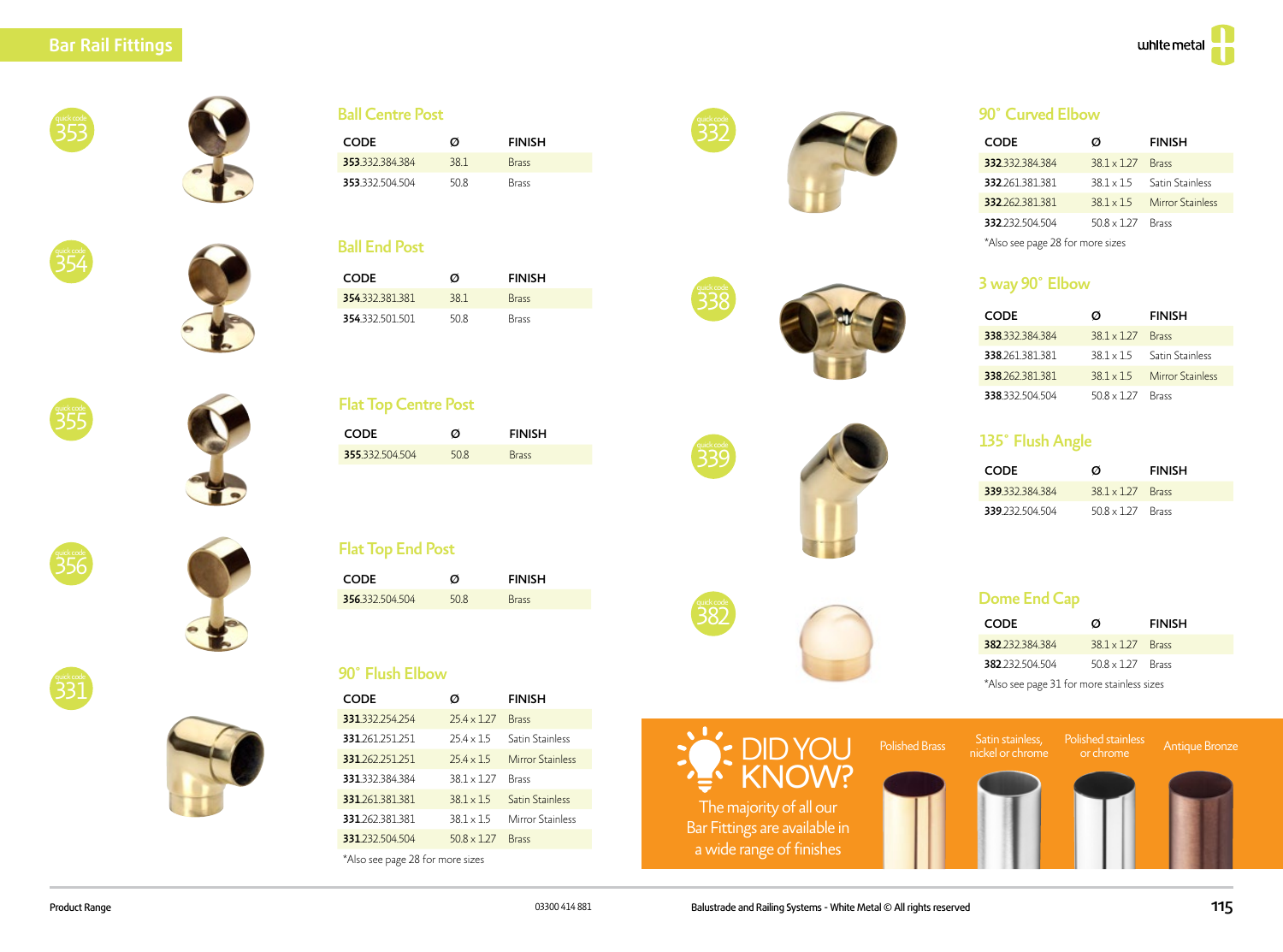

#### **Flat End Cap**

| Ø                        | <b>FINISH</b> |
|--------------------------|---------------|
| $254 \times 127$ Brass   |               |
| $38.1 \times 1.27$ Brass |               |
| $50.8 \times 1.27$ Brass |               |
|                          |               |





#### **Narrow Flange**

| <b>CODE</b>     | Ø   | <b>FINISH</b> |
|-----------------|-----|---------------|
| 357.332.381.381 | 381 | <b>Brass</b>  |
| 357.332.501.501 | 508 | <b>Brass</b>  |
|                 |     |               |

\*Also see page 20 for more stainless sizes





#### Scroll End

| <b>CODE</b>     | Ø                        | <b>FINISH</b> |
|-----------------|--------------------------|---------------|
| 372 332 000 384 | $381 \times 127$ Brass   |               |
| 372.332.000.504 | $50.8 \times 1.27$ Brass |               |



#### **Floor Flange**

| <b>CODE</b>     | Ø     | <b>FINISH</b> |
|-----------------|-------|---------------|
| 360.332.251.251 | 254   | <b>Brass</b>  |
| 360.332.321.321 | 31.75 | <b>Brass</b>  |
| 360.332.381.381 | 38.1  | <b>Brass</b>  |
| 360.332.501.501 | 50.8  | <b>Brass</b>  |
| .               |       |               |

\*Also see page 20 for more stainless sizes

# 410

## **Tube Joiner**

| <b>CODE</b>     | Ø                      | <b>FINISH</b> |
|-----------------|------------------------|---------------|
| 410.232.504.504 | $508 \times 127$ Brass |               |



#### **Internal Wall Flange**

| <b>CODE</b>     | Ø                        | <b>FINISH</b> |
|-----------------|--------------------------|---------------|
| 361.332.384.384 | $381 \times 127$ Brass   |               |
| 361.332.504.504 | $50.8 \times 1.27$ Brass |               |

# 579

### **Universal Fitting**

| ℸ⊥∪        | <b>CODE</b>                              | Ø                        | <b>FINISH</b> |
|------------|------------------------------------------|--------------------------|---------------|
|            | 410.232.504.504                          | $50.8 \times 1.27$       | <b>Brass</b>  |
|            |                                          |                          |               |
| quick code | <b>Universal Fitting</b>                 |                          |               |
|            | <b>CODE</b>                              | Ø                        | <b>FINISH</b> |
|            | 579.332.254.254                          | $25.4 \times 1.27$       | <b>Brass</b>  |
|            | 579.332.384.384                          | $38.1 \times 1.27$       | <b>Brass</b>  |
|            | 579.332.504.504                          | $50.8 \times 1.27$ Brass |               |
|            |                                          |                          |               |
| quick code | Angle Collar to connect to Ball Fittings |                          |               |



#### Deluxe Cast Cover

| CODE                                                                                                                                                                                                                             | Ø    | <b>FINISH</b>          |
|----------------------------------------------------------------------------------------------------------------------------------------------------------------------------------------------------------------------------------|------|------------------------|
| 365,332,381,000                                                                                                                                                                                                                  | 381  | <b>Brass</b>           |
| 365.361.381.000                                                                                                                                                                                                                  | 38.1 | <b>Satin Stainless</b> |
| 365.362.381.000                                                                                                                                                                                                                  | 38.1 | Mirror Stainless       |
| 365.332.501.000                                                                                                                                                                                                                  | 50.8 | <b>Brass</b>           |
| $\star$ as a contract of the contract of the contract of the contract of the contract of the contract of the contract of the contract of the contract of the contract of the contract of the contract of the contract of the con |      |                        |

\*Also see page 20 for more stainless sizes



| <b>CODE</b>     | Ø    | <b>FINISH</b> |
|-----------------|------|---------------|
| 583 332 384 384 | 381  | <b>Brass</b>  |
| 583 332 504 504 | 50.8 | <b>Brass</b>  |

583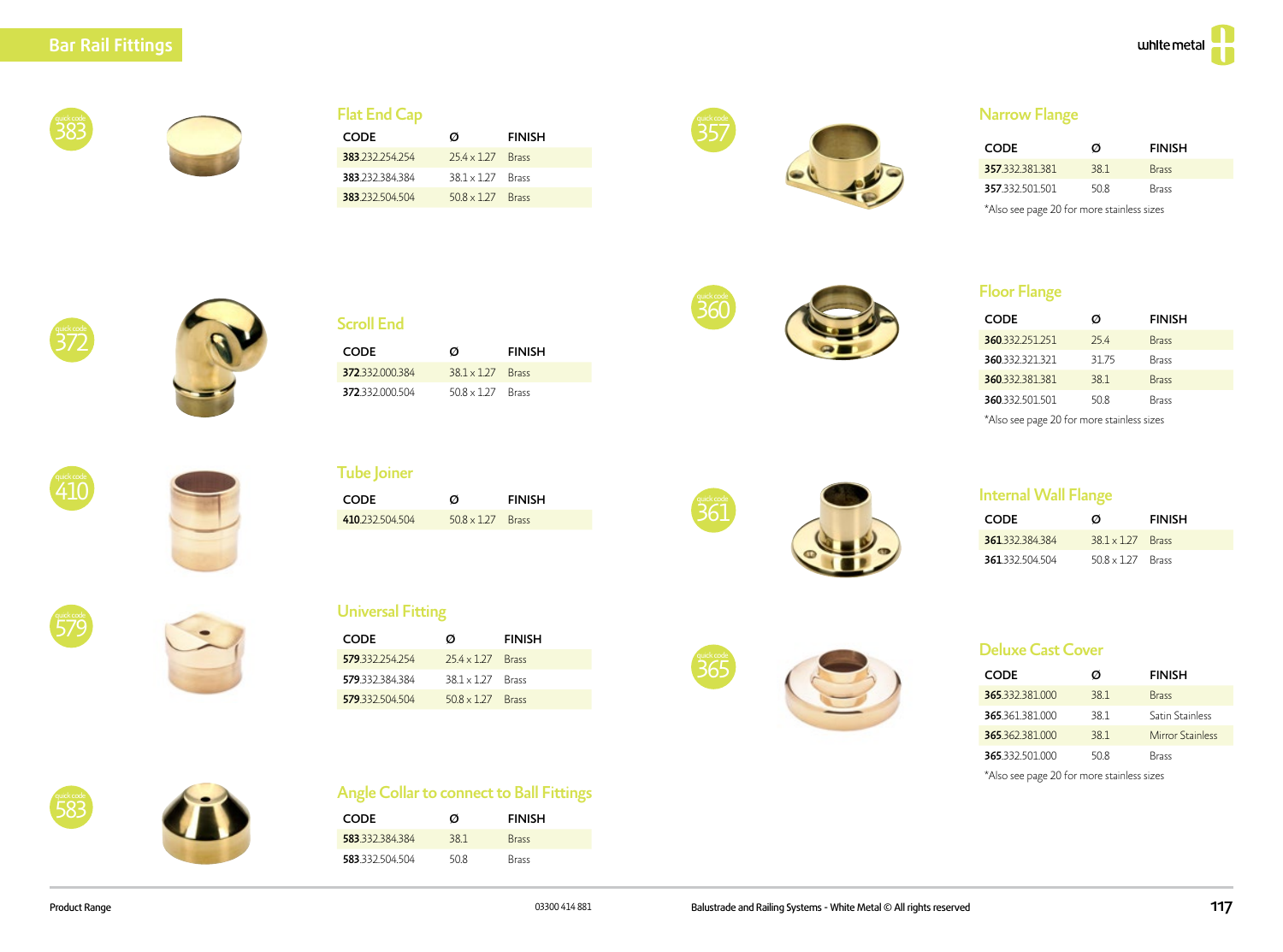quick code

quick code<br>425









| <b>CODE</b>                                | Ø   | <b>FINISH</b> |  |
|--------------------------------------------|-----|---------------|--|
| 400 332 251 251                            | 254 | <b>Brass</b>  |  |
| 400.332.381.381                            | 381 | <b>Brass</b>  |  |
| 400.332.501.501                            | 508 | <b>Brass</b>  |  |
| *Also see page 21 for more stainless sizes |     |               |  |

#### Adjustable Flange

| CODE                      | Ø                        | <b>FINISH</b> |
|---------------------------|--------------------------|---------------|
| <b>342.</b> 332. 504. 504 | $50.8 \times 1.27$ Brass |               |

#### **Straight Saddle**

| <b>CODE</b>     | Ø                      | <b>FINISH</b> |
|-----------------|------------------------|---------------|
| 343 332 384 384 | $381 \times 127$ Brass |               |
| 343 332 504 504 | $508 \times 127$ Brass |               |

#### **Ball Adjustable Saddle**

| <b>CODE</b>     | Ø                      | <b>FINISH</b> |
|-----------------|------------------------|---------------|
| 425 332 384 384 | $384 \times 127$ Brass |               |
| 425 332 504 504 | $508 \times 127$ Brass |               |



# BESPOKE TUBE BENDING

We offer a fully bespoke tube bending service, see page 139



588

quick code

quick code<br>404

quick code

## End Post

| <b>CODE</b>     | Ø   | <b>FINISH</b>          |
|-----------------|-----|------------------------|
| 587.332.251.251 | 254 | <b>Brass</b>           |
| 587 361 251 251 | 254 | <b>Satin Stainless</b> |
| 587 362 251 251 | 254 | Mirror Stainless       |

#### Centre Post

| <b>CODE</b>     | Ø   | <b>FINISH</b>          |
|-----------------|-----|------------------------|
| 588 332 251 251 | 254 | <b>Brass</b>           |
| 588 361 251 251 | 254 | <b>Satin Stainless</b> |
| 588 362 251 251 | 254 | Mirror Stainless       |

#### Ball Centre Post Gallery Rail

| CODE.           | Ø               | <b>FINISH</b> |
|-----------------|-----------------|---------------|
| 403 332 006 006 | 6 <sub>mm</sub> | <b>Brass</b>  |
| 403.332.012.012 | $127$ mm        | <b>Brass</b>  |

#### Ball End Post Gallery Rail

| CODE            | Ø               | <b>FINISH</b> |
|-----------------|-----------------|---------------|
| 404 332 006 006 | 6 <sub>mm</sub> | <b>Brass</b>  |
| 404.332.012.012 | $127$ mm        | <b>Brass</b>  |

#### Ball Corner Post Gallery Rail

| <b>CODE</b>     | Ø               | <b>FINISH</b> |
|-----------------|-----------------|---------------|
| 405 332 006 006 | 6 <sub>mm</sub> | <b>Brass</b>  |
| 405 332 012 012 | $127$ mm        | <b>Brass</b>  |



**ST** 

≂

 $\mathbf{u}$